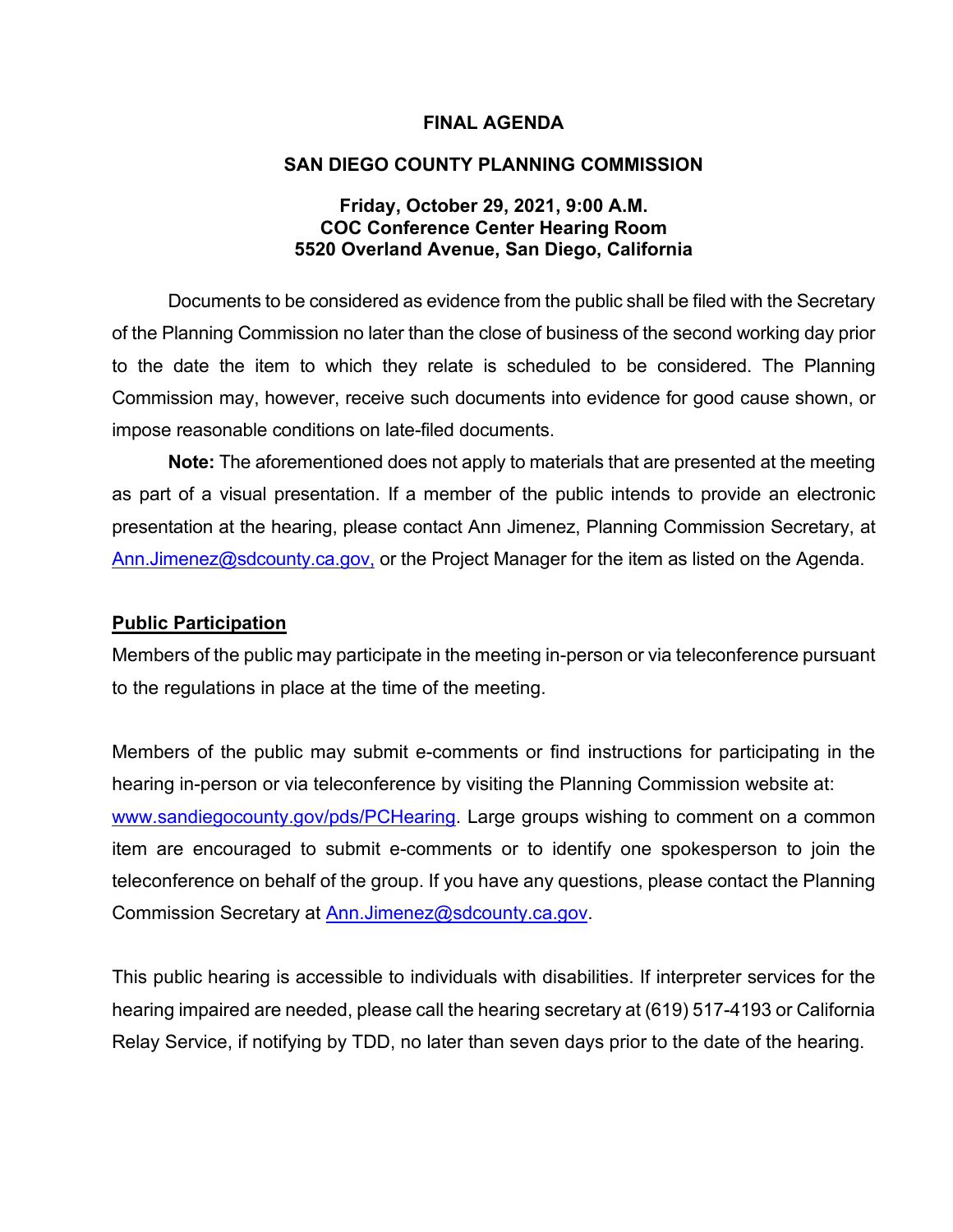### **Planning Commission Agenda Commission Agenda Commission Agents Commission Agents Commission Agents Commission Agents Commission Agents Commission Agents Commission Agents Commission Agents Commission A**

# **A. Statement of Planning Commission's Proceedings**

- **B. Roll Call**
- **C. Public Communication:** Opportunity for members of the public to speak to the Commission on any subject matter within the Commission's jurisdiction, but not an item on today's Agenda.
- **D. Announcement of Handout Materials Related to Today's Agenda Items**
- **E. Requests for Continuance**
- **F. Formation of Consent Calendar**

**For supporting documentation of agenda item(s), please visit: https://www.sandiegocounty.gov/content/sdc/pds/PC/211029-pc-hearing.html**

 $\overline{\phantom{a}}$  , and the contribution of the contribution of the contribution of the contribution of the contribution of the contribution of the contribution of the contribution of the contribution of the contribution of the

 $\overline{\phantom{a}}$  , and the contract of the contract of the contract of the contract of the contract of the contract of the contract of the contract of the contract of the contract of the contract of the contract of the contrac

# **Regular Agenda Items**

# **1. Adopt a Resolution Authorizing Teleconferenced Public Meetings Pursuant to Government Code Section 54953(e) (A. Smith)**

This item is for the Planning Commission to consider whether to utilize the new Brown Act special teleconferencing rule authorized by AB 361 and if so, adopt the initial resolution. If approved, Planning & Development Services staff will bring back any future findings the Planning Commission may need to make to continue to operate under the special teleconferencing rule.

# **2. Fallbrook Regional Health District Community Health and Wellness Center; PDS2019-MUP-76-141W2; PDS2019-ER-77-02-002B; Fallbrook Community Plan Area (S. Oberbauer)**

The applicant requests a Major Use Permit (MUP) Modification for a health and wellness center on a site formerly used as the St. Stephen Evangelical Lutheran Church as well as a private elementary school. The site is developed with an existing sanctuary with an attached community hall, a basketball court with a shade structure,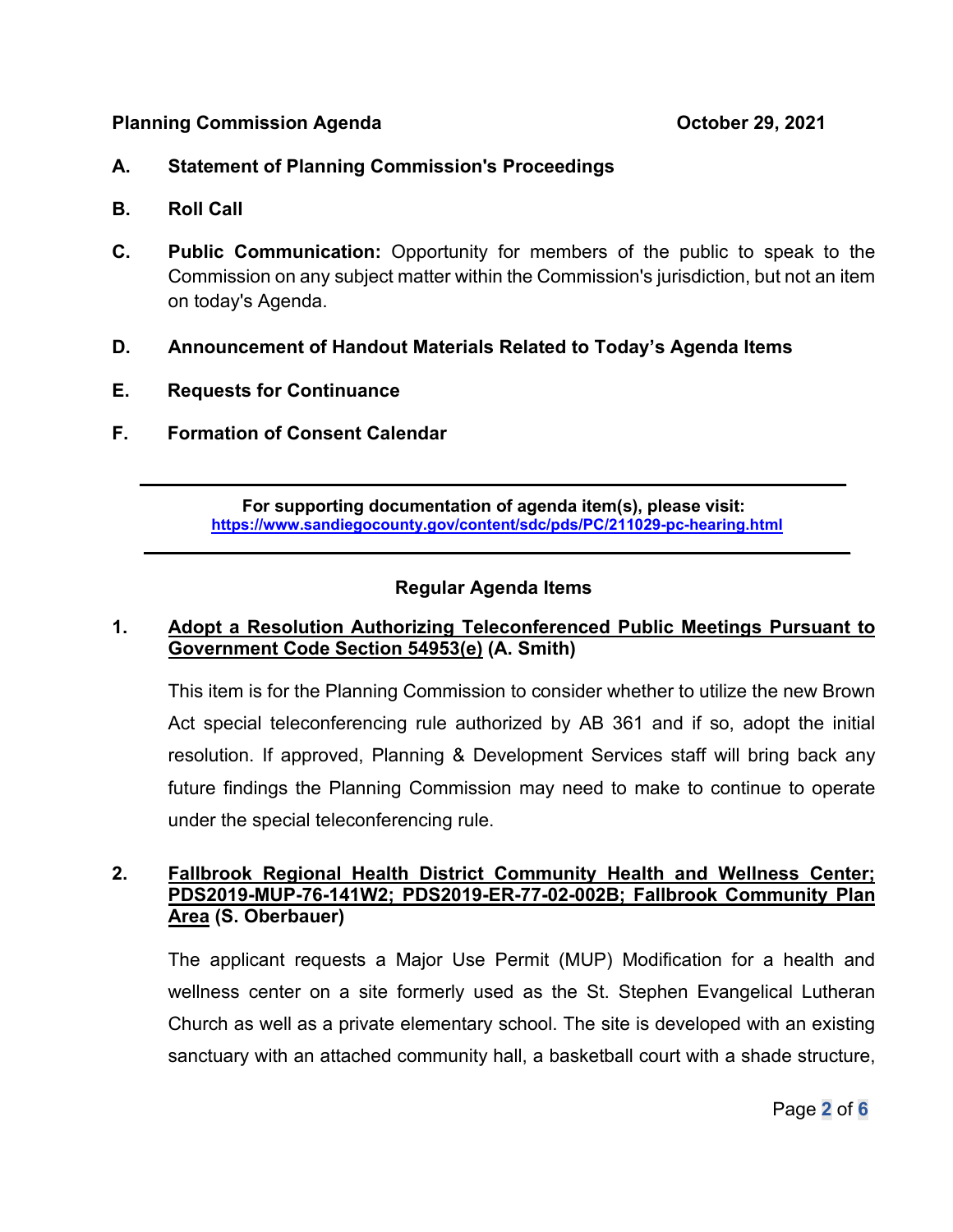### **Planning Commission Agenda Commission Agenda Commission Agents Commission Agents Commission Agents Commission Agents Commission Agents Commission Agents Commission Agents Commission Agents Commission A**

a sports field, a residence that was used by the clergy member of the church, and an education building with classrooms. All structures are proposed to be retained as part of the Project and no new buildings are proposed. The Project is located on an approximately 4.8-acre parcel located at 1636 East Mission Road within the Fallbrook Community Planning Area within the unincorporated County of San Diego. The Project site is subject to the Village General Plan Regional Category and the Village Residential (VR-2) General Plan Land Use Designation. Zoning for the site is Rural Residential (RR) which permits all uses associated with the health and wellness center through the processing of a MUP. The project has been reviewed for compliance with the California Environmental Quality Act (CEQA) and a Notice of Exemption (NOE) has been prepared for the Project. The Planning Commission will determine whether to approve or deny the MUP Modification, and whether to find the project in conformance with CEQA through the processing of an NOE. (APN: 105-092-22-00).

# **3. AT&T South County Animal Shelter Wireless Telecommunication Facility Major Use Modification; PDS2020-MUP-10-038W1; PDS2020-ER-00-18-006D; Sweetwater Community Plan Area (T. Tonekaboni)**

The applicant requests a Major Use Permit (MUP) Modification to operate and maintain an existing unmanned wireless telecommunication facility. The applicant proposes to renew the existing 55-foot faux mono-pine tree, equipment shelter, and other associated equipment. The project site is located at 5821 Sweetwater Road within the Sweetwater Community Plan Area, within unincorporated San Diego County. The site is subject to the General Plan Land Use Designation Public/Semi-Public Facilities and is zoned Rural Residential (RR) which permits Wireless Telecommunication Facilities under the Tier 4 Classification with the approval of a MUP Modification pursuant to Section 6985A of the Zoning Ordinance. A Notice of Exemption (NOE) has been prepared for this project pursuant to the California Environmental Quality Act and is on file with PDS. The Planning Commission will determine whether to approve or deny the MUP Modification, and whether to adopt the NOE (APN: 586-051-02-00).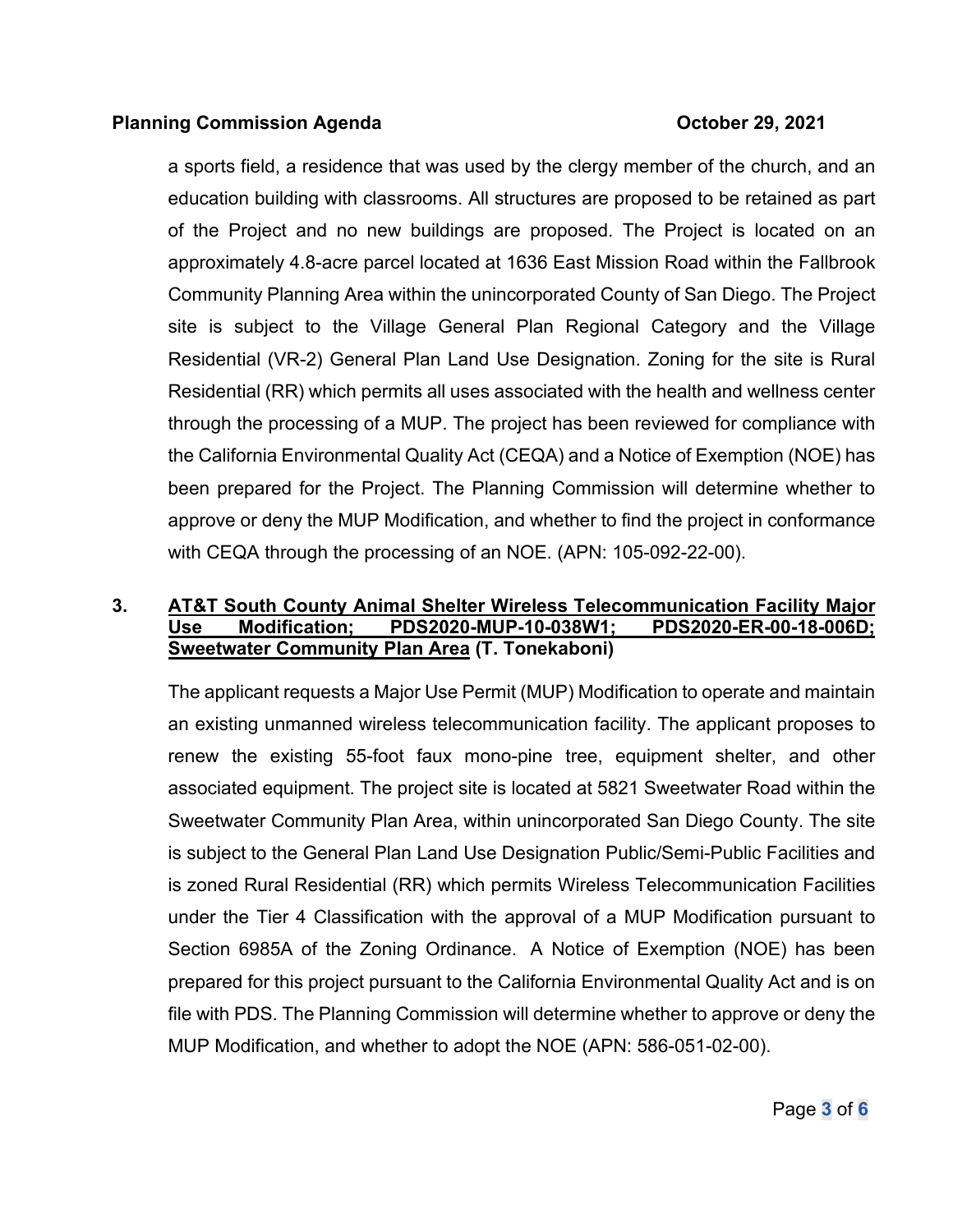## **Planning Commission Agenda Commission Agenda Commission Agenda Commission Agent**

### **G. Administrative Agenda Item(s)**

## **1. Meadowood Revised Map; PDS2021-TM-5354R2; Fallbrook Community Plan (S. Oberbauer)**

The applicant is requesting a Revised Vesting Tentative Map to alter the timing of multiple conditions related to road improvements, remove the requirement for an offsite road, and revise the design of a road at the southwest portion of the development in accordance with an agreement with the North County Fire Protection District. The Director's decision will become final unless the Planning Commission takes action to schedule the Revised Vesting Tentative Map for consideration at a noticed hearing. The Project is located at the northeastern quadrant of the Interstate 15 (I-15) and State Route 76 Interchange within the Fallbrook Community Planning Area and I-15 Design Review Corridor.

### **H. Department Report**

## **I. Scheduled Meeting**

| <u>sensaarea moodina</u><br>December 10, 2021 | Regular Meeting, 9:00 a.m., COC Conference Center<br><b>Hearing Room</b> |
|-----------------------------------------------|--------------------------------------------------------------------------|
| January 21, 2022                              | Regular Meeting, 9:00 a.m., COC Conference Center<br><b>Hearing Room</b> |

### **J. Adjournment**

# **Additional Information:**

This Agenda is available on the County of San Diego's Planning & Development Services web page at [www.sandiegocounty.gov/pds/PCHearing.](http://www.sandiegocounty.gov/pds/PCHearing) Click on the "Upcoming" tab and click "Title". The Agenda will open and will appear on the right. To access staff reports, click the PDF icon.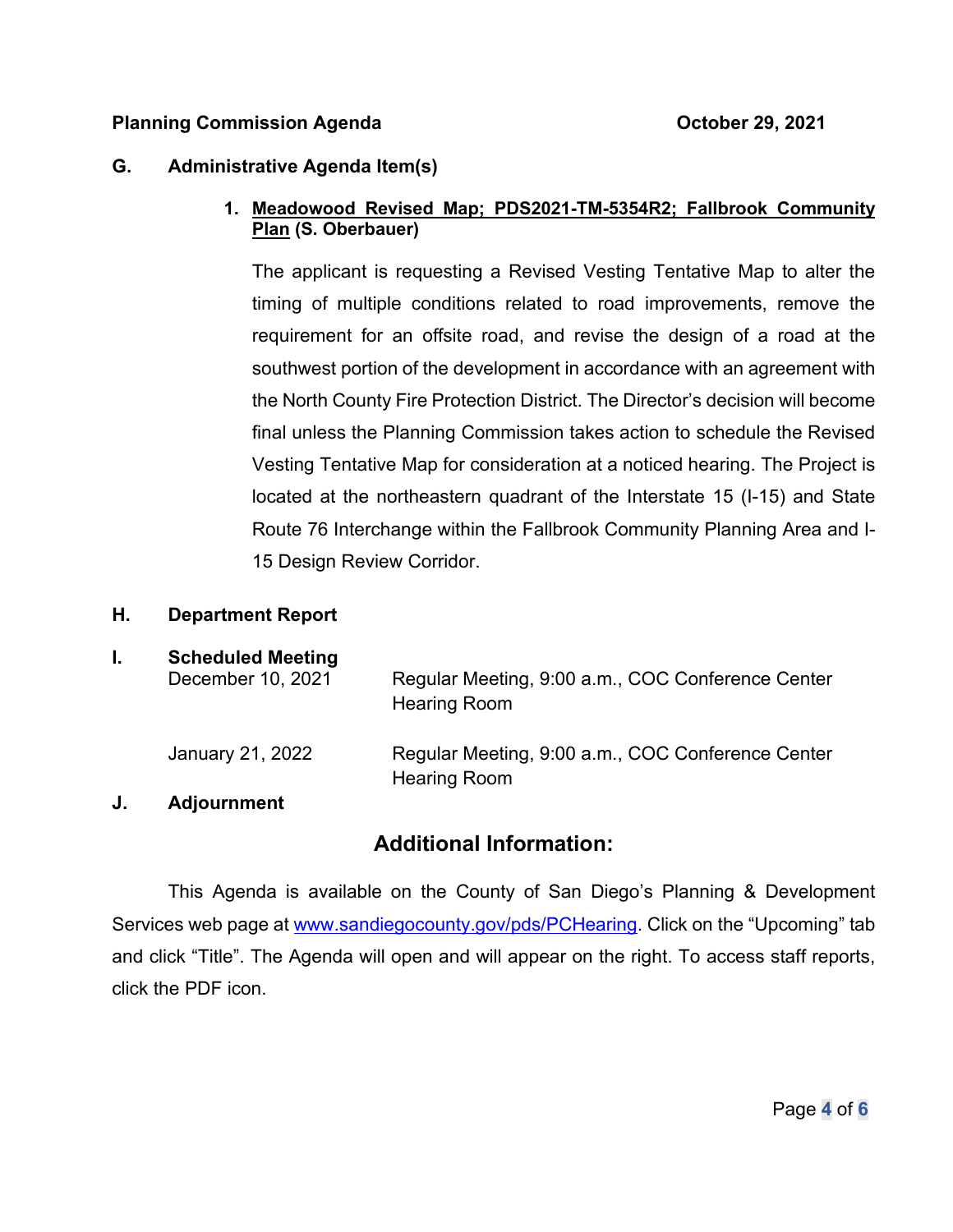## **Planning Commission Agenda Commission Agenda Commission Agents Commission Agents Commission Agents Commission Agents Commission Agents Commission Agents Commission Agents Commission Agents Commission A**

Planning Commission actions on items on this agenda are considered taken as of the adjournment of the meeting. Finality and effectiveness of those actions are governed by provisions of laws and ordinances and may be affected by appeal provisions.

# **Appeals**

Certain decisions of the Planning Commission may be appealed to the Board of Supervisors. Applicable County ordinances should be consulted regarding the actual requirements, which are summarized below:

| <b>Major Use Permits, Reclamation Plans</b><br>& Site Plans Required by Specific Plans: | Filed in office of Planning Commission, within<br>10 days of Commission decision<br>(Zoning Ord. §7366)                                                      |
|-----------------------------------------------------------------------------------------|--------------------------------------------------------------------------------------------------------------------------------------------------------------|
| Tentative Maps:                                                                         | Filed with Clerk of Board of Supervisors, within<br>10 days of Commission decision (S.D.Co.<br>Code §81.310, Gov. Code §66452.5)                             |
| Environmental Determinations*                                                           | Filed in office of Planning Commission within<br>10 days of Environmental Determination or<br>project decision, whichever is later (S.D.Co.<br>Code §86.404) |

No appeal is provided for Commission decisions on Administrative Appeals, Variances, or Minor Use Permits; the Commission decision is final. Commission recommendations on General and Specific Plans (and Amendments), Zoning Ordinance Amendments, and Zoning Reclassifications, are automatically presented to the Board of Supervisors, so no appeal is necessary.

The address for filing with the Board of Supervisors is Clerk of the Board of Supervisors, 1600 Pacific Highway, Room 402, San Diego, CA 92101. The address for filing